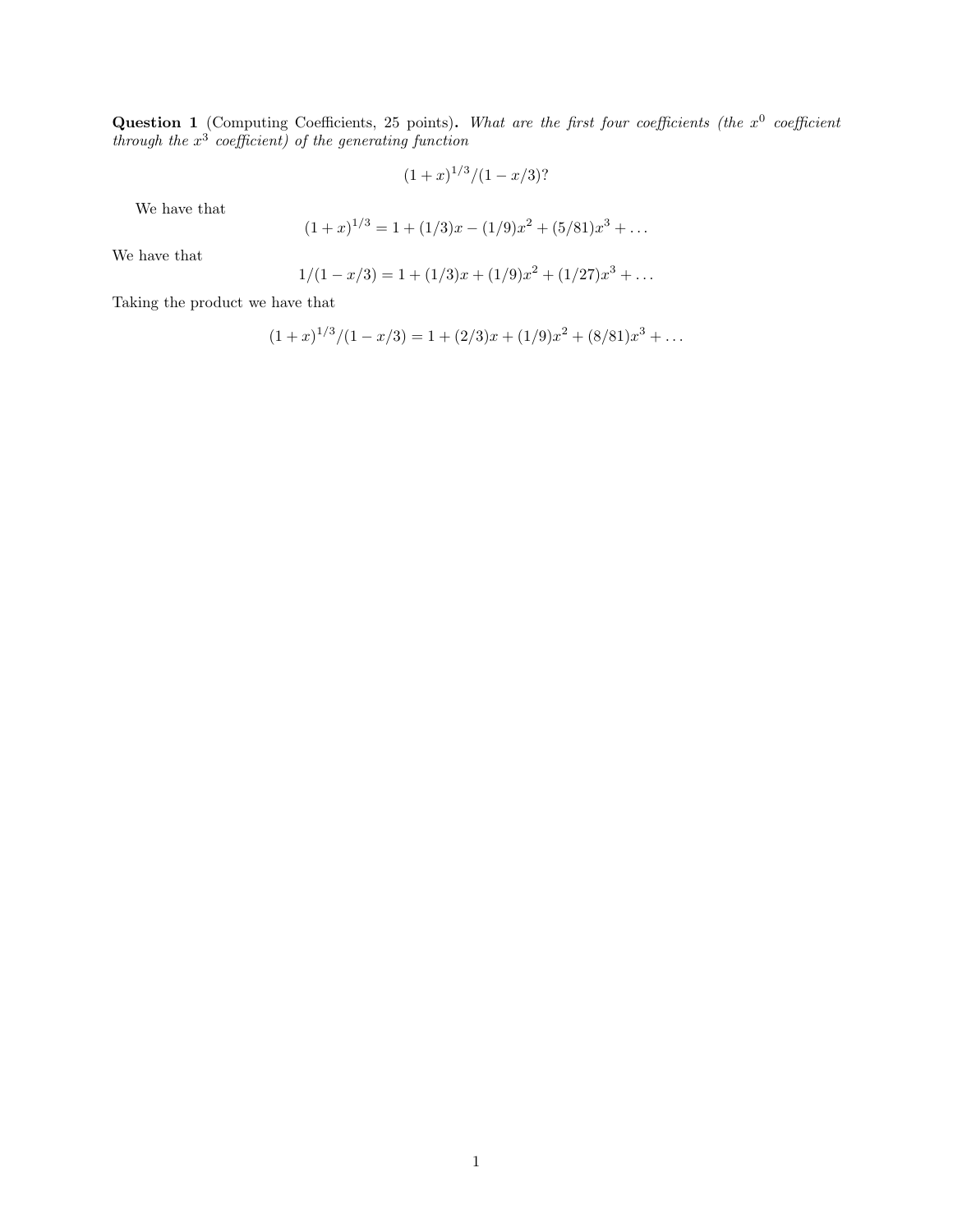Question 2 (Recurrence Relation, 25 points). Suppose that  $a_n$  is a sequence of integers so that  $a_{n+2}$  =  $a_{n+1} - na_n + 1$  for all  $n \geq 0$ . Letting

$$
A(x) = \sum_{n=0}^{\infty} a_n x^n / n!
$$

give a differential equation satisfied by  $A(x)$ .

Differentiating, we find that

$$
A''(x) = \sum_{n=0}^{\infty} a_{n+2} x^n / n!
$$

Also

$$
A'(x) = \sum_{n=0}^{\infty} a_{n+1} x^n / n!
$$

Finally

$$
xA'(x) = \sum_{n=0}^{\infty} a_{n+1}x^{n+1}/n! = \sum_{n=0}^{\infty} na_nx^n/n!
$$

Noting that  $e^x = \sum x^n/n!$ , the recurrence tells us that

$$
A''(x) = A'(x) - xA'(x) + e^x.
$$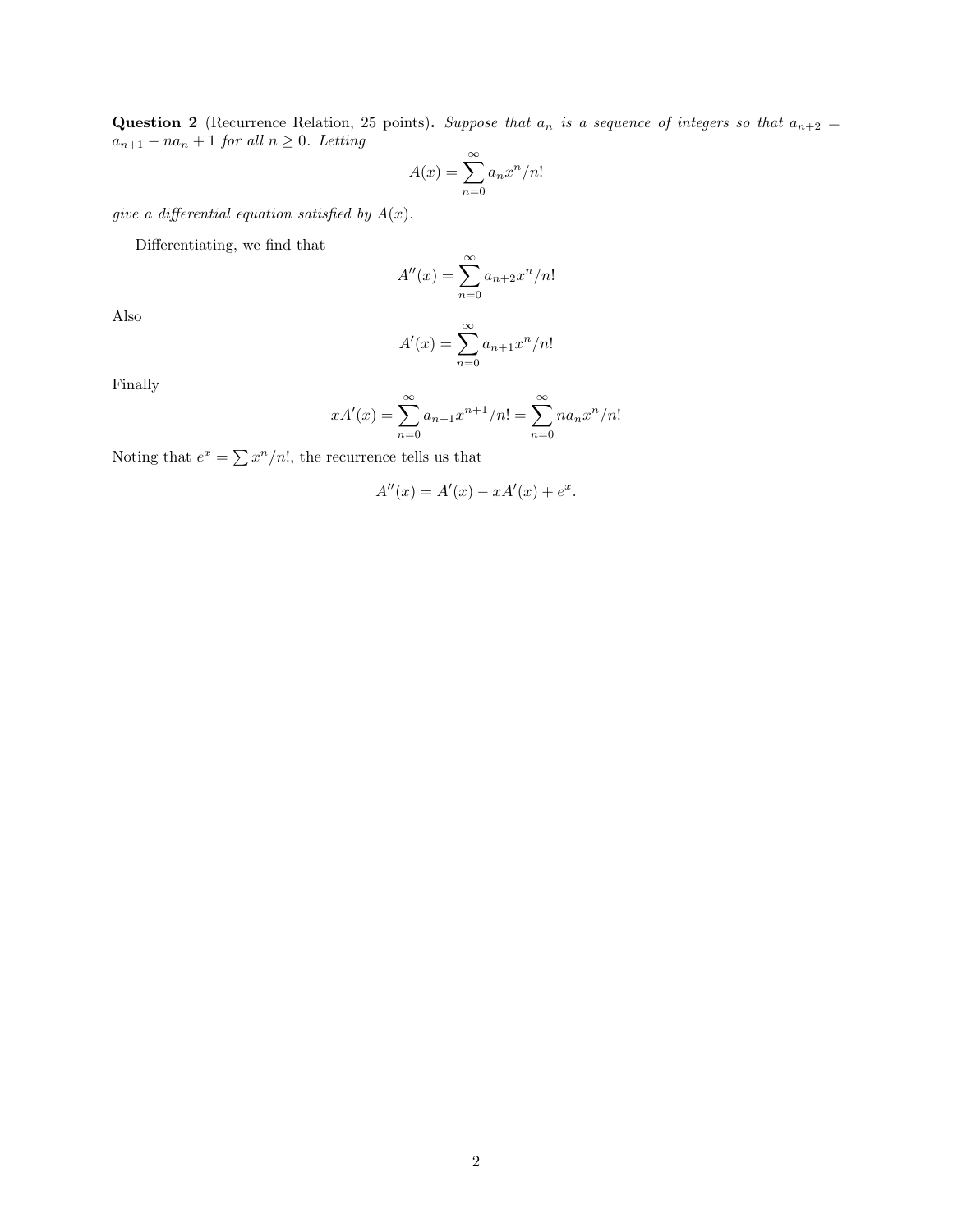Question 3 (Generating Function Product, 25 points). Let  $c_n$  be the number of ways of coloring the numbers  $1, 2, \ldots, n$  each red, green or blue so that the number of red numbers equals the number of blue numbers and so that the number of green numbers is odd. Show how to write the exponential generating function for  $c_n$ as a product of generating functions whose coefficients can be written down explicitly.

We note that  $c_n$  is the number of ways to partition [n] into two sets  $S_1$  and  $S_2$  and paint half the elements in  $S_1$  red and half blue, and paint the elements of  $S_2$  (of which there must be an odd number) green. The number of ways to color  $S_1$  is  $\binom{|S_1|}{|S_1|}$  $\binom{|S_1|}{|S_1|/2}$  if  $|S_1|$  is even (and 0 otherwise) and the number of ways to color  $S_2$ is 1 if  $|S_2|$  is odd and 0 otherwise. Thus, we have that

$$
\sum_{n=0}^{\infty} c_n x^n/n! = \left(\sum_{n \text{ even}} {n \choose n/2} x^n/n! \right) \left(\sum_{n \text{ odd}} x^n/n! \right) = \left(\sum_{n=0}^{\infty} x^{2n}/(n!)^2 \right) \left(\sum_{n=0}^{\infty} x^{2n+1}/(2n+1)! \right).
$$